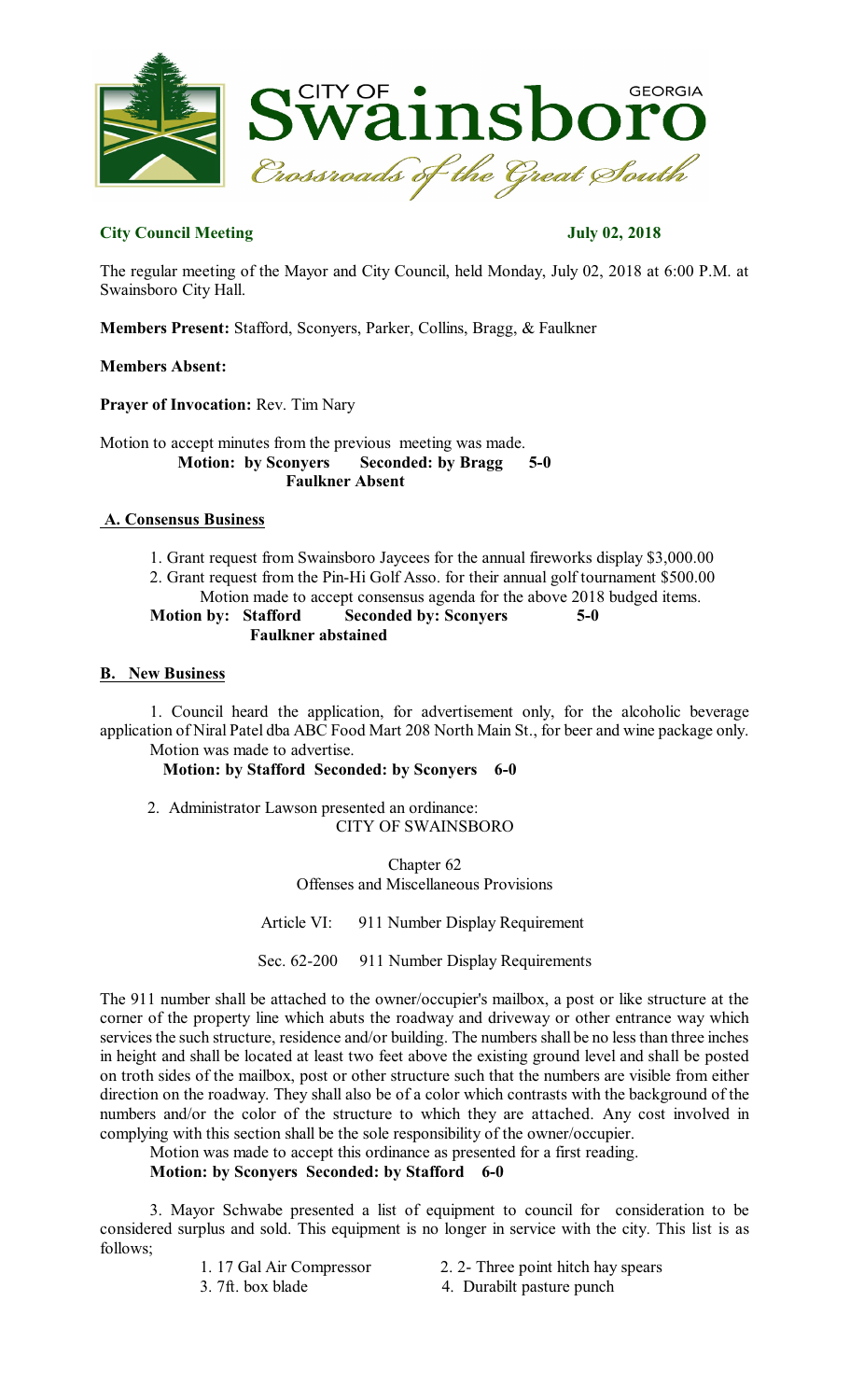5. Bush hog loader attachment 6. Fertilizer spreader

7. Valley center pivot 8. Aerway Aerator

9. Hay rake 10. Hay bailer

11. Hay mower

### Motion was made to surplus material and sell at auction. **Motion: by Sconyers Seconded: by Parker 6-0**

4. Mayors Schwabe opened the sealed bids that were presented for the surplus property advertised in the local newspaper for sale by he city. the bids were as follows;

| Bid #1 |                       | Map S23 158 Green St. |  |  |
|--------|-----------------------|-----------------------|--|--|
|        | 1. Dale Wright        | \$300.00              |  |  |
|        | 2. Wills Grove Church | \$505.00              |  |  |

Motion was made to award the bid to the high bidder. **Motion: by Parker Seconded: by Sconyers 6-0** 

| $Bid \#2$ | Map S23-148A 418 Gumlog Rd |          |
|-----------|----------------------------|----------|
|           | 1. Dale Wright             | \$300.00 |
|           | 2. Wills Grove Church      | \$203.00 |

Motion was made to award the bid to the high bidder. **Motion: by Parker Seconded: by Faulkner 6-0** 

| Bid #3 |                    | Map S23 137 546 Harris St. |
|--------|--------------------|----------------------------|
|        | 1. Debra Jordan    | \$2,500.00                 |
|        | 2. Kenneth Haggins | \$100.00                   |

Motion was made to award the bid to the high bidder. **Motion: by Sconyers Seconded: by Stafford 6-0** 

| Bid #4 | Map S01 004 Lake Luck Dr |                    |         |
|--------|--------------------------|--------------------|---------|
|        |                          | 1. Kenneth Haggins | \$50.00 |

Motion was made not to accept any of the bids. **Motion: by Parker Seconded: by Sconyers 6-0** 

Bid #5 Map S24 056 229 West Church St 1. Freddy Strobridge \$105.00

Motion was made to award the bid to the high bidder. **Motion: by Parker Seconded: by Sconyers 3-3 Mayor Opposed Parker, Faulkner, Collins in favor Sconyers, Stafford, Bragg against Mayor against**

5. Administrator Lawson presented a resolution from, Mr. Timothy Tanner an attorney representing the Valdosta Housing Authority who owns Somerset Apartments, for council to consider. This resolution is in support of the Valdosta Housing Authority issuing revenue bonds to renovate this facility. Administrator Lawson explained this was one the steps they must take to issue bonds and in no way obligated the city for these bonds. He stated the city attorney had also reviewed this document and agreed.

> Motion was made to authorize the mayor to sign the resolution. **Motion: by Sconyers Seconded: by Parker 6-0**

# **C. Old Business**

1. Council heard the application of James Hall dba Hall's Minit Mart #2 227 West Main St., Swainsboro, for beer and wine package only. Mayor Schwabe announced this constitutes a Public Hearing and asked if anyone would like to speak for or against the application. No one Spoke. Motion was made to grant.

**Motion by: Bragg Seconded by: Faulkner 6-0**